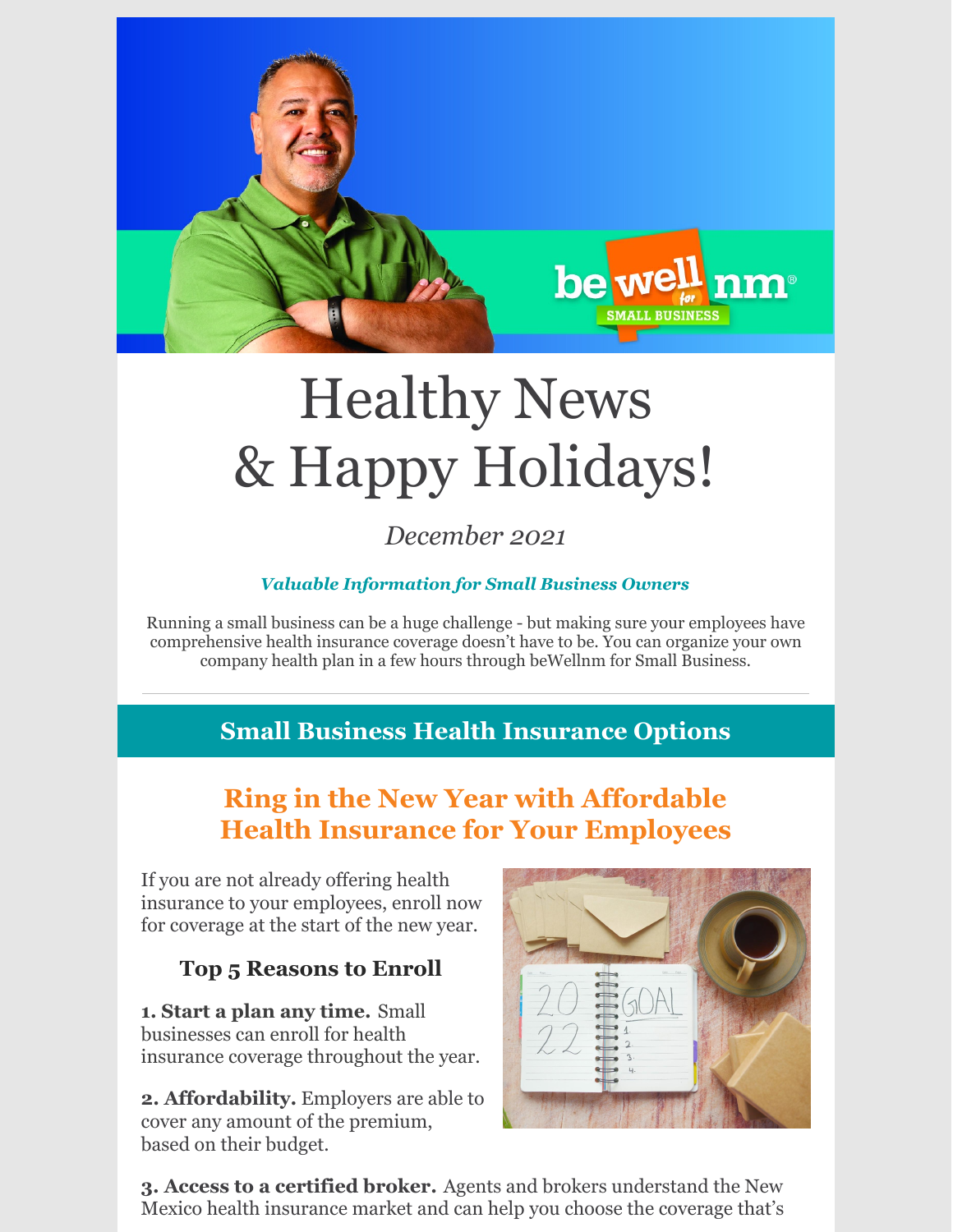right for your organization. Their [services](https://www.bewellnm.com/we-can-help/find-help-near-you/) are free to small business owners.

4. **Choice.** Employer groups have [choice](https://www.bewellnm.com/getting-started/small-business-health-options/) when enrolling with beWellnm's official carriers for 2022.

**5. Improved health.** Increased uptake of health insurance is associated with a healthier and more economically secure workforce and improved health outcomes for all.

#### **Have questions?**

We make it easy to enroll in small business coverage that fits your budget and employees' needs.

- Enroll online [here](https://business.bewellnm.com/marketplace/#/access/signin).
- Call us at 1-833-862-3935 (TTY 711).
- Email business@bewellnm.com.
- Chat with us online at [www.beWellnm.com](http://www.bewellnm.com).



## **Individual and Family Coverage**



## **Spread the Word, Give the Gift of Health**

If you are not able to provide health insurance at this time, please help us share two messages:

1) **December 23** is the deadline for individuals and families to enroll with [beWellnm](https://www.bewellnm.com/) to receive health insurance starting January 1, 2022.

2) Health care is more affordable than ever in 2022: Four out of five NM residents who are eligible for beWellnm qualify for a plan for about \$10 or less.

## **Enrollment Events**

Residents who cannot enroll by December 23 have until January 15 to receive coverage starting February 1, 2022. Two open enrollment events remain for anyone needing additional information:

**January 5:** 3-7 p.m. Cesar Chavez Community Center, 7505 Kathryn Ave.